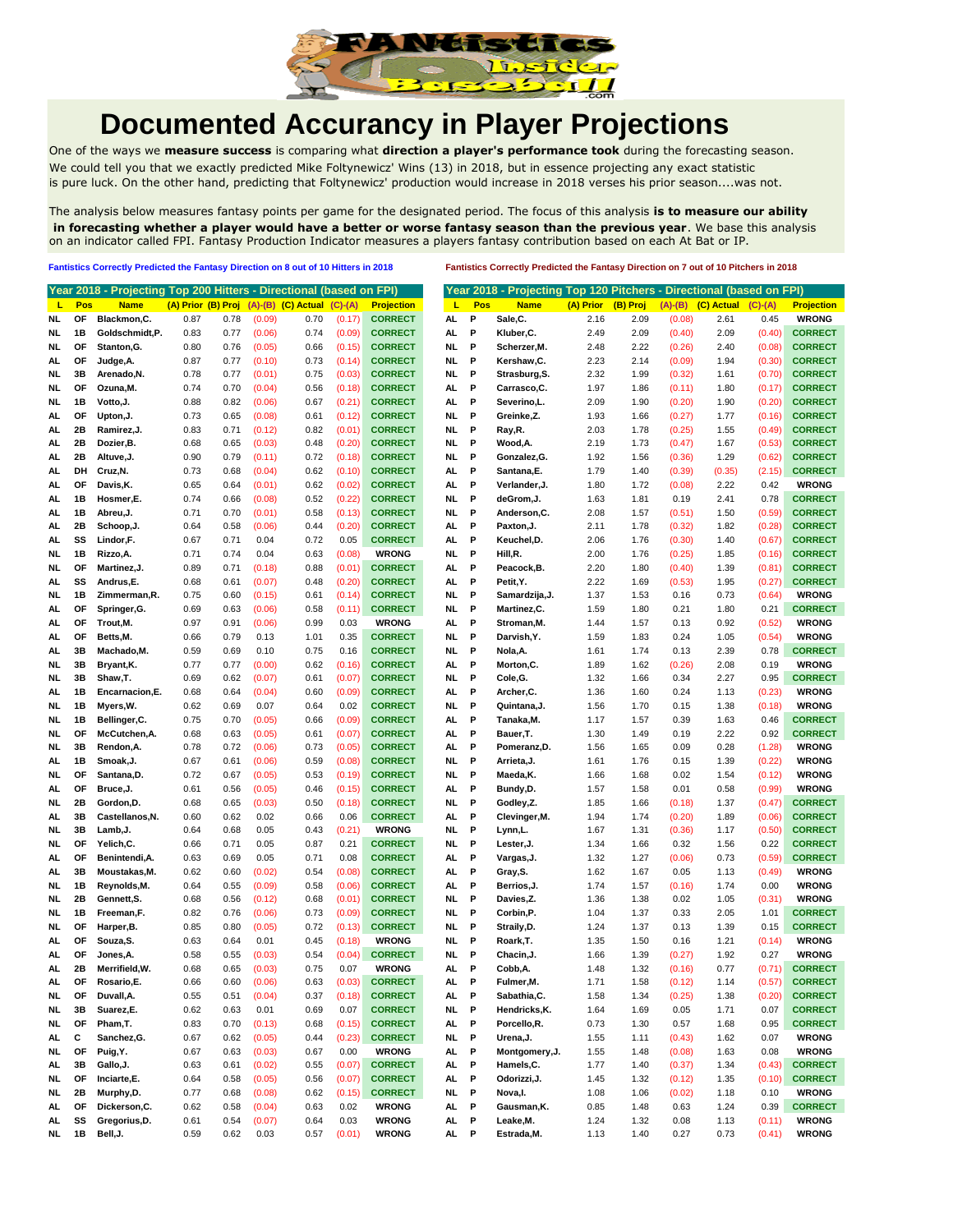| AL  | 1B | Morrison, L.    | 0.65 | 0.57 | (0.08) | 0.37 | (0.28) | <b>CORRECT</b> | NL. | P | Wacha, M.       | 1.35 | 1.60 | 0.25                  | 2.00   | 0.65   | <b>CORRECT</b> |
|-----|----|-----------------|------|------|--------|------|--------|----------------|-----|---|-----------------|------|------|-----------------------|--------|--------|----------------|
| AL. | 2Β | Odor, R.        | 0.40 | 0.57 | 0.17   | 0.55 | 0.15   | <b>CORRECT</b> | AL. | P | Manaea.S.       | 1.22 | 1.53 | 0.32                  | 1.79   | 0.57   | <b>CORRECT</b> |
|     |    |                 |      |      |        |      |        |                |     |   |                 |      |      |                       |        |        |                |
| NL. | 1B | Thames,E.       | 0.66 | 0.65 | (0.01) | 0.58 | (0.08) | <b>CORRECT</b> | NL. | P | Walker, T.      | 1.44 | 1.63 | 0.19                  | 1.88   | 0.44   | <b>CORRECT</b> |
| AL  | OF | Gardner, B.     | 0.63 | 0.62 | (0.01) | 0.52 | (0.11) | <b>CORRECT</b> | AL. | P | Duffy,D.        | 1.49 | 1.38 | (0.10)                | 0.95   | (0.54) | <b>CORRECT</b> |
| AL. | 3B | Seager, K.      | 0.55 | 0.62 | 0.07   | 0.43 | (0.12) | <b>WRONG</b>   | NL. | P | Montgomery, M.  | 1.88 | 1.67 | (0.21)                | 1.23   | (0.65) | <b>CORRECT</b> |
| AL  | OF | Cain,L.         | 0.71 | 0.67 | (0.04) | 0.74 | 0.03   | <b>WRONG</b>   | NL  | P | Teheran,J.      | 1.11 | 1.51 | 0.40                  | 1.85   | 0.74   | <b>CORRECT</b> |
| AL  | 3B | Bregman, A.     | 0.68 | 0.70 | 0.02   | 0.76 | 0.08   | <b>CORRECT</b> | NL. | P | Marquez, G.     | 1.12 | 1.25 | 0.13                  | 1.67   | 0.54   | <b>CORRECT</b> |
| AL  | 3B | Healy, R.       | 0.53 | 0.51 | (0.02) | 0.44 | (0.09) | <b>CORRECT</b> | AL  | P | Gibson, K.      | 0.82 | 1.18 | 0.36                  | 1.44   | 0.62   | <b>CORRECT</b> |
| NL  | 3B | Taylor, C.      | 0.71 | 0.59 | (0.12) | 0.57 | (0.13) | <b>CORRECT</b> | NL  | P | Foltynewicz, M. | 0.93 | 1.50 | 0.57                  | 2.14   | 1.21   | <b>CORRECT</b> |
|     |    |                 |      |      |        |      |        |                |     |   |                 |      |      |                       |        |        |                |
| AL  | OF | Choo,S.         | 0.61 | 0.62 | 0.01   | 0.64 | 0.02   | <b>CORRECT</b> | AL  | P | Happ, J.        | 1.30 | 1.44 | 0.14                  | 1.84   | 0.54   | <b>CORRECT</b> |
| AL  | 1B | Morales, K.     | 0.52 | 0.55 | 0.03   | 0.55 | 0.03   | <b>CORRECT</b> | AL  | P | Perez, M.       | 0.82 | 1.20 | 0.38                  | (0.08) | (0.89) | <b>WRONG</b>   |
| AL  | 1B | Gonzalez, M.    | 0.75 | 0.60 | (0.15) | 0.50 | (0.24) | <b>CORRECT</b> | AL  | P | Cashner, A.     | 1.51 | 1.20 | (0.30)                | 0.50   | (1.00) | <b>CORRECT</b> |
| AL. | C  | Perez, S.       | 0.57 | 0.55 | (0.02) | 0.45 | (0.12) | <b>CORRECT</b> | AL  | P | Tomlin, J.      | 0.99 | 0.90 | (0.09)                | (0.16) | (1.15) | <b>CORRECT</b> |
| AL  | 1B | Alonso.Y.       | 0.67 | 0.61 | (0.06) | 0.52 | (0.15) | <b>CORRECT</b> | NL. | P | Senzatela, A.   | 1.49 | 0.98 | (0.51)                | 1.22   | (0.26) | <b>CORRECT</b> |
| AL  | ΟF | Joyce, M.       | 0.60 | 0.66 | 0.06   | 0.44 | (0.16) | <b>WRONG</b>   | NL. | P | Wainwright, A.  | 1.13 | 1.32 | 0.19                  | 0.96   | (0.16) | <b>WRONG</b>   |
| AL  | 3В | Sano, M.        | 0.64 | 0.62 | (0.03) | 0.43 | (0.21) | <b>CORRECT</b> | NL. | P | Gray, J.        | 1.56 | 1.54 | (0.02)                | 1.16   | (0.40) | <b>CORRECT</b> |
|     |    |                 |      |      |        |      |        |                |     |   |                 |      |      |                       |        |        |                |
| AL  | 3B | Donaldson, J.   | 0.74 | 0.70 | (0.04) | 0.61 | (0.13) | <b>CORRECT</b> | NL. | P | Richard, C.     | 0.69 | 1.22 | 0.53                  | 1.19   | 0.50   | <b>CORRECT</b> |
| NL. | OF | Schebler, S.    | 0.54 | 0.60 | 0.05   | 0.56 | 0.02   | <b>CORRECT</b> | AL  | P | Hammel,J.       | 0.82 | 1.23 | 0.41                  | 0.28   | (0.54) | <b>WRONG</b>   |
| AL  | DH | Garcia, A.      | 0.73 | 0.60 | (0.13) | 0.50 | (0.23) | <b>CORRECT</b> | AL  | P | Miley, W.       | 0.47 | 1.09 | 0.62                  | 1.94   | 1.47   | <b>CORRECT</b> |
| AL  | 3B | Longoria,E.     | 0.54 | 0.55 | 0.01   | 0.46 | (0.08) | <b>WRONG</b>   | NL  | P | Kuhl,C.         | 1.13 | 1.36 | 0.22                  | 1.00   | (0.13) | <b>WRONG</b>   |
| NL. | SS | Seager, C.      | 0.68 | 0.65 | (0.03) | 0.54 | (0.15) | <b>CORRECT</b> | NL. | Ρ | Freeland, K.    | 1.06 | 1.25 | 0.19                  | 1.77   | 0.71   | <b>CORRECT</b> |
| AL. | SS | Bogaerts, X.    | 0.59 | 0.66 | 0.08   | 0.72 | 0.13   | <b>CORRECT</b> | AL  | Ρ | Fiers, M.       | 0.87 | 1.25 | 0.38                  | 1.38   | 0.51   | <b>CORRECT</b> |
| AL. | DH | Santana, C.     | 0.62 | 0.66 | 0.03   | 0.56 | (0.06) | <b>WRONG</b>   | AL  | Ρ | Ramirez, J.     | 1.23 | 1.39 | 0.16                  | 1.93   | 0.70   | <b>CORRECT</b> |
|     |    |                 |      |      |        |      |        | <b>CORRECT</b> |     |   |                 |      |      |                       |        |        |                |
| NL. | SS | Turner, T.      | 0.77 | 0.71 | (0.06) | 0.66 | (0.11) |                | AL. | P | Rodriguez,E.    | 1.41 | 1.54 | 0.13                  | 1.72   | 0.32   | <b>CORRECT</b> |
| AL. | 3B | Frazier, T.     | 0.53 | 0.57 | 0.04   | 0.48 | (0.06) | <b>WRONG</b>   | NL. | P | Pivetta, N.     | 0.77 | 1.06 | 0.29                  | 1.16   | 0.38   | <b>CORRECT</b> |
| NL. | 2Β | LeMahieu,D.     | 0.63 | 0.64 | 0.02   | 0.56 | (0.07) | <b>WRONG</b>   | NL. | P | Moore,M.        | 0.64 | 1.15 | 0.51                  | 0.21   | (0.43) | <b>WRONG</b>   |
| AL  | OF | Cabrera, M.     | 0.55 | 0.51 | (0.04) | 0.58 | 0.03   | <b>WRONG</b>   | AL  | P | Hellickson, J.  | 1.08 | 1.03 | (0.05)                | 1.87   | 0.79   | <b>WRONG</b>   |
| AL  | SS | Simmons, A.     | 0.61 | 0.57 | (0.03) | 0.59 | (0.01) | <b>CORRECT</b> | NL. | P | Chatwood, T.    | 1.14 | 1.70 | 0.56                  | 1.09   | (0.05) | <b>WRONG</b>   |
| AL  | SS | Segura, J.      | 0.65 | 0.61 | (0.04) | 0.64 | (0.01) | <b>CORRECT</b> | NL. | P | Cueto, J.       | 0.98 | 1.57 | 0.59                  | 1.69   | 0.71   | <b>CORRECT</b> |
| AL. | OF |                 |      | 0.64 |        |      |        | <b>CORRECT</b> | NL. | P |                 |      | 1.62 | 0.54                  |        | 0.59   | <b>CORRECT</b> |
|     |    | Reddick, J.     | 0.71 |      | (0.07) | 0.50 | (0.21) |                |     |   | Taillon, J.     | 1.09 |      |                       | 1.68   |        |                |
| NL. | 3B | Turner, J.      | 0.79 | 0.70 | (0.09) | 0.75 | (0.05) | <b>CORRECT</b> | AL  | P | Ramirez,E.      | 1.40 | 1.23 | (0.17)                | 0.37   | (1.03) | <b>CORRECT</b> |
| NL. | OF | Hamilton, B.    | 0.58 | 0.60 | 0.02   | 0.50 | (0.08) | <b>WRONG</b>   | AL  | P | McCullers,L.    | 1.63 | 1.69 | 0.05                  | 1.97   | 0.33   | <b>CORRECT</b> |
| AL  | OF | Mazara, N.      | 0.53 | 0.62 | 0.09   | 0.55 | 0.02   | <b>CORRECT</b> | NL  | P | Bumgarner, M.   | 1.45 | 1.81 | 0.36                  | 1.53   | 0.08   | <b>CORRECT</b> |
| AL  | SS | Correa,C.       | 0.78 | 0.69 | (0.09) | 0.53 | (0.25) | <b>CORRECT</b> | AL  | P | Junis, J.       | 1.38 | 1.17 | (0.21)                | 1.10   | (0.28) | <b>CORRECT</b> |
| AL  | 2B | Kinsler, I.     | 0.52 | 0.63 | 0.10   | 0.48 | (0.05) | <b>WRONG</b>   | NL  | P | Perdomo, L.     | 0.96 | 1.39 | 0.43                  | (0.14) | (1.09) | <b>WRONG</b>   |
| NL. | 3B | Baez, J.        | 0.62 | 0.61 | (0.02) | 0.72 | 0.10   | <b>WRONG</b>   | AL  | P | Zimmermann, J.  | 0.40 | 1.00 | 0.60                  | 0.97   | 0.57   | <b>CORRECT</b> |
| NL  | 3B | DeJong,P.       | 0.65 | 0.55 | (0.10) | 0.50 | (0.15) | <b>CORRECT</b> | AL  | P | Garcia, J.      | 1.15 | 1.32 | 0.16                  | 0.86   | (0.29) | <b>WRONG</b>   |
| AL  | OF | Buxton, B.      | 0.62 | 0.67 | 0.05   | 0.17 | (0.45) | <b>WRONG</b>   | AL  | P | Gonzalez, M.    | 0.94 | 1.24 | 0.30                  | 2.02   | 1.09   | <b>CORRECT</b> |
|     |    |                 |      |      |        |      |        |                |     |   |                 |      |      |                       |        |        |                |
| NL. | ΟF | Granderson, C.  | 0.54 | 0.56 | 0.02   | 0.58 | 0.04   | <b>CORRECT</b> | AL  | P | Kennedy, I.     | 0.96 | 1.10 | 0.13                  | 0.91   | (0.05) | <b>WRONG</b>   |
| AL  | 3В | Nunez,E.        | 0.70 | 0.62 | (0.08) | 0.48 | (0.22) | <b>CORRECT</b> | NL. | P | Williams, T.    | 1.41 | 1.28 | (0.13)                | 1.85   | 0.44   | <b>WRONG</b>   |
| NL  | С  | Molina, Y.      | 0.57 | 0.54 | (0.02) | 0.54 | (0.03) | <b>CORRECT</b> | NL. | P | Blach, T.       | 1.12 | 1.26 | 0.14                  | 1.11   | (0.01) | <b>WRONG</b>   |
|     |    |                 |      |      |        |      |        |                |     |   |                 |      |      |                       |        |        |                |
| NL. | 3B | Reyes, J.       | 0.58 | 0.64 | 0.06   | 0.33 | (0.25) | <b>WRONG</b>   | AL  | P | Chavez, J.      | 0.80 | 1.09 | 0.30                  | 1.73   | 0.94   | <b>CORRECT</b> |
| NL. | 3В | Carpenter, M.   | 0.63 | 0.67 | 0.04   | 0.69 | 0.06   | <b>CORRECT</b> | AL. | P | Boyd, M.        | 0.67 | 1.17 | 0.50                  | 1.49   | 0.82   | <b>CORRECT</b> |
|     |    |                 |      |      |        |      |        |                |     |   |                 |      |      |                       |        |        | <b>CORRECT</b> |
| NL  | 1B | Bour, J.        | 0.72 | 0.63 | (0.09) | 0.53 | (0.18) | <b>CORRECT</b> | AL. | P | Snell, B.       | 1.47 | 1.66 | 0.20                  | 2.59   | 1.12   |                |
| NL. | ΟF | Conforto, M.    | 0.74 | 0.67 | (0.07) | 0.59 | (0.15) | <b>CORRECT</b> | NL. | P | Ryu,H.          | 1.00 | 1.43 | 0.43                  | 2.09   | 1.09   | <b>CORRECT</b> |
| AL  | 1B | Mancini, T.     | 0.63 | 0.57 | (0.06) | 0.46 | (0.17) | <b>CORRECT</b> | NL. | P | Gsellman, R.    | 0.84 | 0.97 | 0.13                  | 1.59   | 0.74   | <b>CORRECT</b> |
| NL. | SS | Galvis, F.      | 0.50 | 0.51 | 0.01   | 0.48 | (0.02) | <b>WRONG</b>   | AL  | P | Shields, J.     | 0.82 | 0.84 | 0.01                  | 1.19   | 0.36   | <b>CORRECT</b> |
| NL. | ΟF | Peralta, D.     | 0.63 | 0.61 | (0.01) | 0.68 | 0.05   | <b>WRONG</b>   | AL. | Ρ | Musgrove, J.    | 1.05 | 1.42 | 0.38                  | 1.45   | 0.40   | <b>CORRECT</b> |
| AL. | SS | Anderson, T.    | 0.49 | 0.52 | 0.03   | 0.52 | 0.03   | <b>CORRECT</b> | NL. | P | Conley, A.      | 0.76 | 0.93 | 0.17                  | 1.93   | 1.17   | <b>CORRECT</b> |
| AL. | DH | Pujols, A.      | 0.44 | 0.51 | 0.06   | 0.46 | 0.02   | <b>CORRECT</b> | NL. | P | McCarthy, B.    | 1.71 | 1.37 | (0.34)                | 0.76   | (0.95) | <b>CORRECT</b> |
| AL  | υı | Calhoun, K.     | 0.52 | 0.60 | 0.08   | 0.42 | (0.10) | <b>WRONG</b>   | AL  |   | Colon,B.        | 0.16 | 0.88 | 0.72                  | 0.65   | 0.49   | <b>CORRECT</b> |
|     |    |                 |      |      |        |      |        | <b>CORRECT</b> |     |   |                 |      |      |                       |        |        |                |
| NL  | SS | Cozart,Z.       | 0.75 | 0.62 | (0.14) | 0.39 | (0.36) |                | NL  | P | Eickhoff, J.    | 0.86 | 1.29 | 0.42                  | 2.33   | 1.47   | <b>CORRECT</b> |
| AL  | SS | Polanco, J.     | 0.55 | 0.63 | 0.09   | 0.60 | 0.05   | <b>CORRECT</b> | AL  | P | Sanchez, A.     | 0.07 | 1.05 | 0.98                  | 1.95   | 1.88   | <b>CORRECT</b> |
| AL  | OF | Bautista, J.    | 0.44 | 0.58 | 0.14   | 0.50 | 0.06   | <b>CORRECT</b> | AL  | P | Norris, D.      | 0.67 | 1.00 | 0.33                  | 0.57   | (0.11) | <b>WRONG</b>   |
| NL  | SS | Story, T.       | 0.55 | 0.63 | 0.08   | 0.79 | 0.24   | <b>CORRECT</b> | NL  | P | Lugo, S.        | 1.12 | 1.20 | 0.08                  | 1.95   | 0.83   | <b>CORRECT</b> |
| AL. | 3В | Gurriel, Y.     | 0.63 | 0.63 | 0.00   | 0.57 | (0.06) | <b>WRONG</b>   | NL  | P | Newcomb,S.      | 0.98 | 1.59 | 0.61                  | 1.64   | 0.66   | <b>CORRECT</b> |
| NL  | C  | Posey,B.        | 0.72 | 0.65 | (0.06) | 0.55 | (0.17) | <b>CORRECT</b> | NL  | P | Hoffman,J.      | 1.01 | 1.07 | 0.06                  | 2.34   | 1.33   | <b>CORRECT</b> |
| AL. | 2B | Lowrie, J.      | 0.61 | 0.58 | (0.03) | 0.59 | (0.03) | <b>CORRECT</b> | AL. | P | Liriano, F.     | 0.88 | 1.35 | 0.47                  | 0.98   | 0.10   | <b>CORRECT</b> |
| AL  | OF | Pillar, K.      | 0.51 | 0.57 | 0.06   | 0.51 | (0.00) | <b>WRONG</b>   | NL. | P | Harvey, M.      | 0.28 | 1.57 | 1.29                  | 1.04   | 0.76   | <b>CORRECT</b> |
| NL  | C  | Realmuto, J.    | 0.60 | 0.58 | (0.02) | 0.62 | 0.02   | <b>WRONG</b>   | AL. | P | Mejia, A.       | 0.76 | 1.16 | 0.40                  | 2.30   | 1.54   | <b>CORRECT</b> |
|     | SS |                 |      |      |        |      |        |                |     |   |                 |      |      |                       |        |        |                |
| AL  |    | Beckham, T.     | 0.58 | 0.47 | (0.10) | 0.42 | (0.16) | <b>CORRECT</b> |     |   |                 |      |      |                       |        |        |                |
| NL  | OF | Span,D.         | 0.58 | 0.55 | (0.03) | 0.56 | (0.02) | <b>CORRECT</b> |     |   |                 |      |      | <b>Total Accuracy</b> |        |        | 70%            |
| AL  | 1B | Moreland, M.    | 0.54 | 0.58 | 0.04   | 0.56 | 0.01   | <b>CORRECT</b> |     |   |                 |      |      |                       |        |        |                |
| AL  | SS | Escobar,E.      | 0.53 | 0.57 | 0.04   | 0.61 | 0.08   | <b>CORRECT</b> |     |   |                 |      |      |                       |        |        |                |
| NL  | ΟF | Pollock, A.     | 0.65 | 0.73 | 0.08   | 0.62 | (0.03) | <b>WRONG</b>   |     |   |                 |      |      |                       |        |        |                |
| AL. | c  | Zunino, M.      | 0.61 | 0.59 | (0.01) | 0.40 | (0.20) | <b>CORRECT</b> |     |   |                 |      |      |                       |        |        |                |
| NL  | OF | Markakis, N.    | 0.54 | 0.55 | 0.01   | 0.64 | 0.10   | <b>CORRECT</b> |     |   |                 |      |      |                       |        |        |                |
| AL. | 1B | Mauer, J.       | 0.65 | 0.60 | (0.05) | 0.53 | (0.11) | <b>CORRECT</b> |     |   |                 |      |      |                       |        |        |                |
| NL  | 2B | Hernandez,C.    | 0.66 | 0.62 | (0.04) | 0.58 | (0.08) | <b>CORRECT</b> |     |   |                 |      |      |                       |        |        |                |
| NL  | SS | Arcia, O.       | 0.57 | 0.56 | (0.01) | 0.34 | (0.23) | <b>CORRECT</b> |     |   |                 |      |      |                       |        |        |                |
|     |    |                 |      |      |        |      |        |                |     |   |                 |      |      |                       |        |        |                |
| AL  | ΟF | Trumbo,M.       | 0.45 | 0.56 | 0.10   | 0.55 | 0.09   | <b>CORRECT</b> |     |   |                 |      |      |                       |        |        |                |
| NL  | 3B | Franco, M.      | 0.44 | 0.53 | 0.09   | 0.58 | 0.13   | <b>CORRECT</b> |     |   |                 |      |      |                       |        |        |                |
| NL  | 2Β | Harrison, J.    | 0.57 | 0.58 | 0.01   | 0.45 | (0.12) | <b>WRONG</b>   |     |   |                 |      |      |                       |        |        |                |
| NL  | 2Β | Gyorko, J.      | 0.64 | 0.60 | (0.04) | 0.57 | (0.07) | <b>CORRECT</b> |     |   |                 |      |      |                       |        |        |                |
| AL. | OF | Bradley Jr., J. | 0.51 | 0.58 | 0.08   | 0.53 | 0.03   | <b>CORRECT</b> |     |   |                 |      |      |                       |        |        |                |
| NL  | OF | Renfroe, H.     | 0.50 | 0.52 | 0.01   | 0.56 | 0.06   | <b>CORRECT</b> |     |   |                 |      |      |                       |        |        |                |
| NL  | OF | Herrera, O.     | 0.58 | 0.57 | (0.01) | 0.51 | (0.08) | <b>CORRECT</b> |     |   |                 |      |      |                       |        |        |                |
| AL. | 2B | Castro, S.      | 0.61 | 0.52 | (0.09) | 0.55 | (0.06) | <b>CORRECT</b> |     |   |                 |      |      |                       |        |        |                |
| AL  | 2B | Sanchez,C.      | 0.53 | 0.48 | (0.05) | 0.48 | (0.05) | <b>CORRECT</b> |     |   |                 |      |      |                       |        |        |                |
| AL  | ΟF | Kepler, M.      | 0.52 | 0.61 | 0.09   | 0.49 | (0.03) | <b>WRONG</b>   |     |   |                 |      |      |                       |        |        |                |